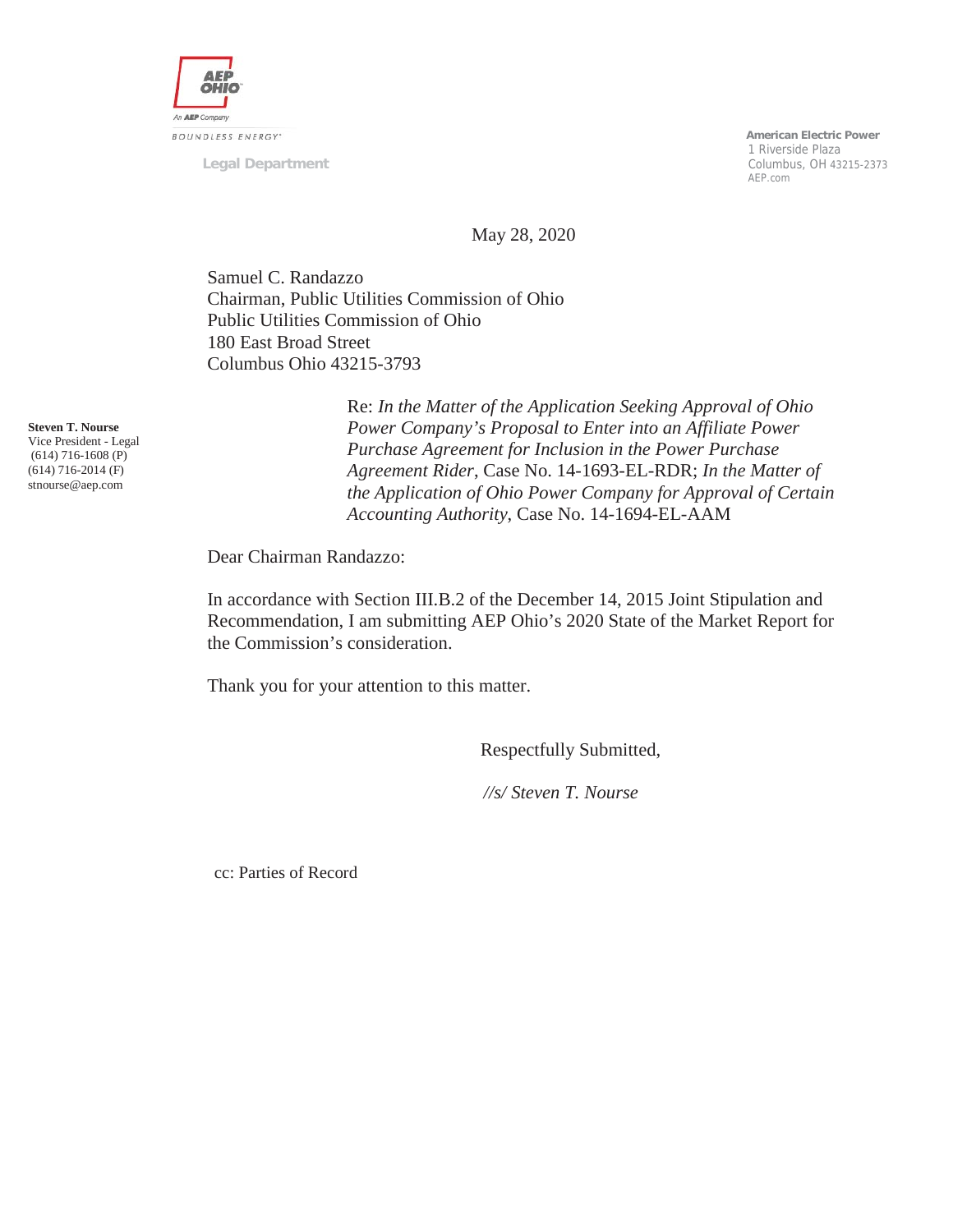# **State of the PJM Capacity and Energy Market June 2020**

*A whitepaper presented by AEP Ohio* 

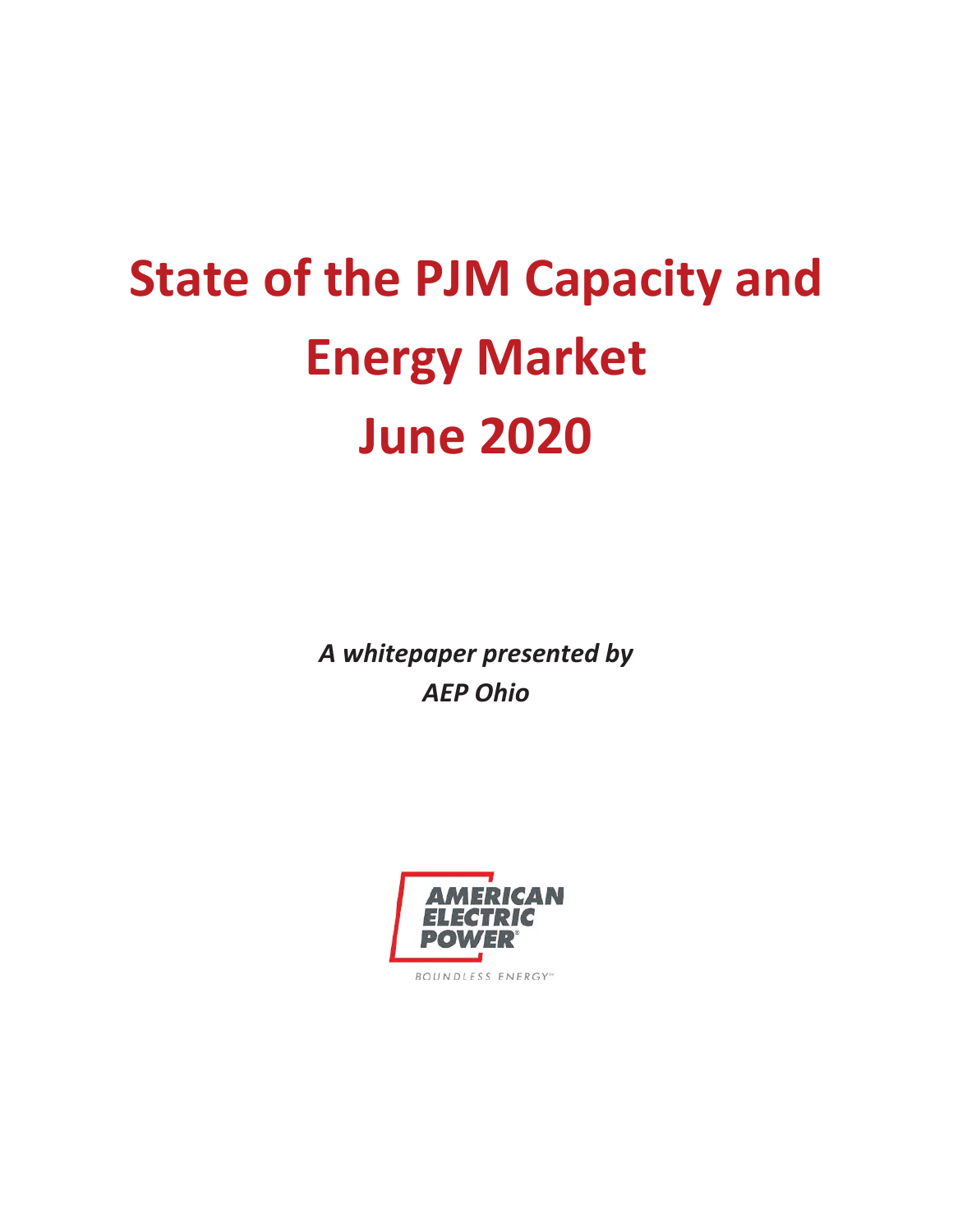## **Table of Contents**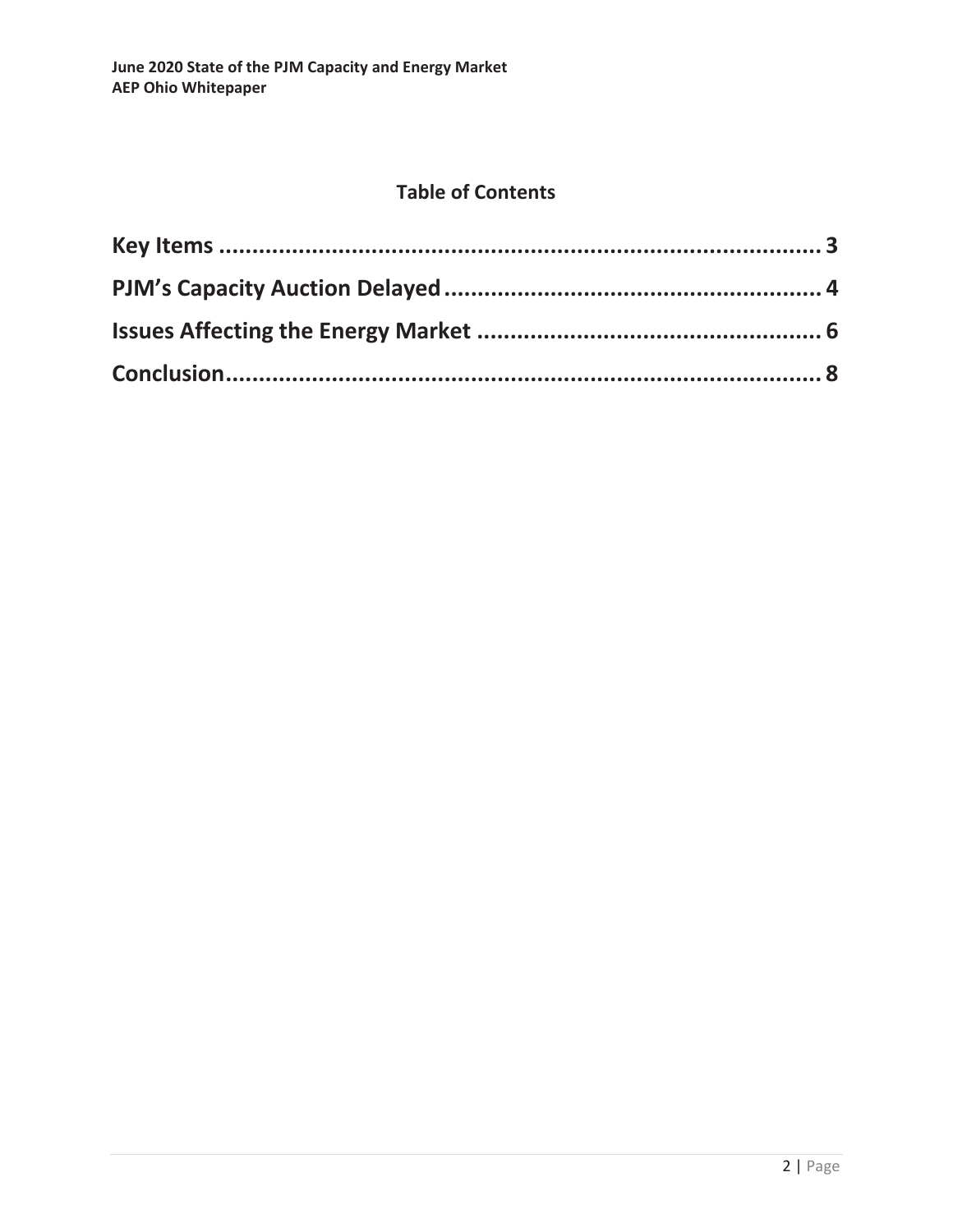## **Key Items**

**Introduction.** AEP Ohio Power Company ("AEP Ohio" or the "Company") is a longtime participant in the PJM Interconnection LLC ("PJM") markets and recognizes the potential benefits associated with a market paradigm for both capacity and energy. However, AEP Ohio also believes that there is a balance between market paradigms and individual state policy goals. In 2019, this came to the forefront with the capacity docket at FERC, plus multiple challenges identified in developing approaches to carbon and energy pricing. Nevertheless, AEP Ohio continues to work diligently within the PJM process to deliver reliable, economic power to our Ohio customers.

**Wholesale Prices.** Wholesale prices decreased over 18% from 2018 to 2019, declining from \$60.00/MWH to \$49.00/MWH. Lower natural gas prices and higher reserve margins were the primary drivers for this decline in energy prices.



The pie charts above show the total average wholesale market cost for serving load in 2018 versus 2019. This excludes distribution and other state-specific charges outside of the PJM market.

- **Energy** comprises the largest portion of the all-in cost to serve. Natural gas prices decreased by over 30% in 2019 (from \$3.15 to \$2.56<sup>1</sup>), and heating/cooling degree days were approximately 5% below 2018. The net effect was a 28% decrease in energy costs in 2019 to \$27.2/MWH.
- **Capacity** prices (expressed here in \$/MWH on the charts rather than \$/MW-day) were down slightly (\$0.8/MWH) due to the change in clearing prices from the capacity auction.

<sup>&</sup>lt;sup>1</sup> https://www.macrotrends.net/2478/natural-gas-prices-historical-chart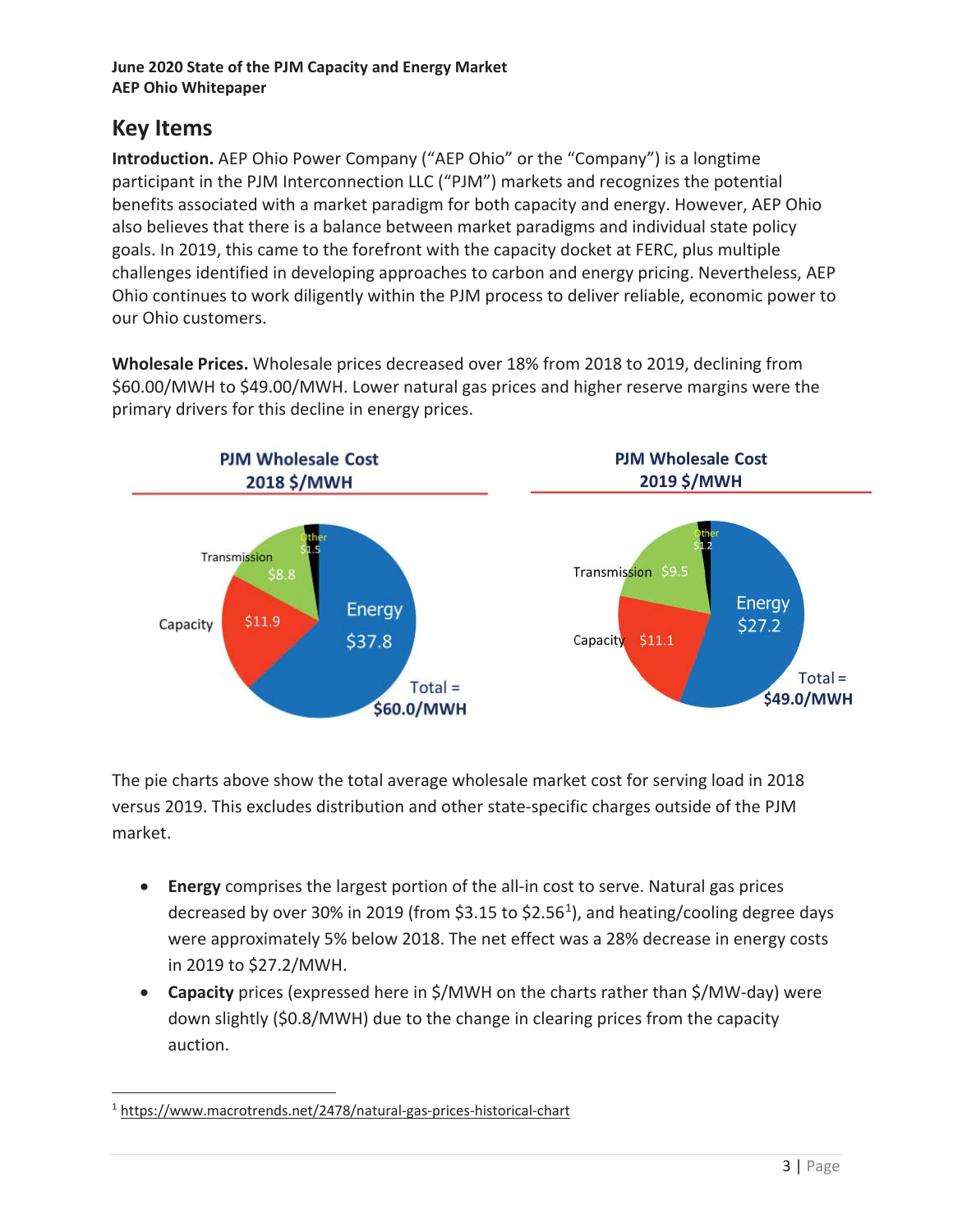- **Transmission** costs per MWH were up slightly (\$0.7/MWH).
- **Other** costs include ancillary services such as black start, regulation, and spinning reserves, and remain a small part of the overall wholesale price.

## **PJM's Capacity Auction Delayed**

The Ohio State of the Market Report for 2018 indicated that PJM was awaiting a FERC Order on certain capacity construct issues before conducting the capacity auction for 2022/23. FERC issued this order December 19, 2019<sup>2</sup>, and PJM has yet to schedule the capacity auction for 2022/23.

In its December 2019 order, FERC directed PJM to expand its Minimum Offer Price Rules (MOPR) to apply to any new or existing resource that receives a state subsidy. FERC defined state subsidies as any payment made via a state mechanism that provides revenues to generators outside of a competitive market. The prime example for Ohio would be payments for Zero Emission Credits (ZECs). Also included would be future construction of renewables under a Renewable Portfolio Standard, or any kind of regulatory payment provided under state legislative or regulatory rulings.

Specific to Ohio's retail auction, some parties interpret the FERC order to say that MOPR might apply to any unit that is directly or indirectly connected to a sale made by a retail supplier in state retail auctions. AEP Ohio disagrees with this interpretation, and as of the date of this report is advocating with PJM to include such comments in their June 2020 MOPR compliance filing. AEP Ohio will also submit comments to FERC after PJM makes their filing.

Separately, FERC provided for certain limited exemptions to resources that would have the MOPR applied. These are as follows:

- Existing renewable resources that are participating in state renewable portfolio;
- Existing demand response, energy efficiency, and storage resources;
- Existing self-supply resources; and
- Competitive resources that do not receive state subsidies.

Important to AEP's regulated states, PJM's longstanding Fixed Resource Requirement Alternative remains unchanged by the FERC order.

#### **MOPR Values**

The default MOPR for new units will be based on Net Cost of New Entry (CONE). PJM's filed recommendations are as follows:

<sup>2</sup> Docket #EL16-49-000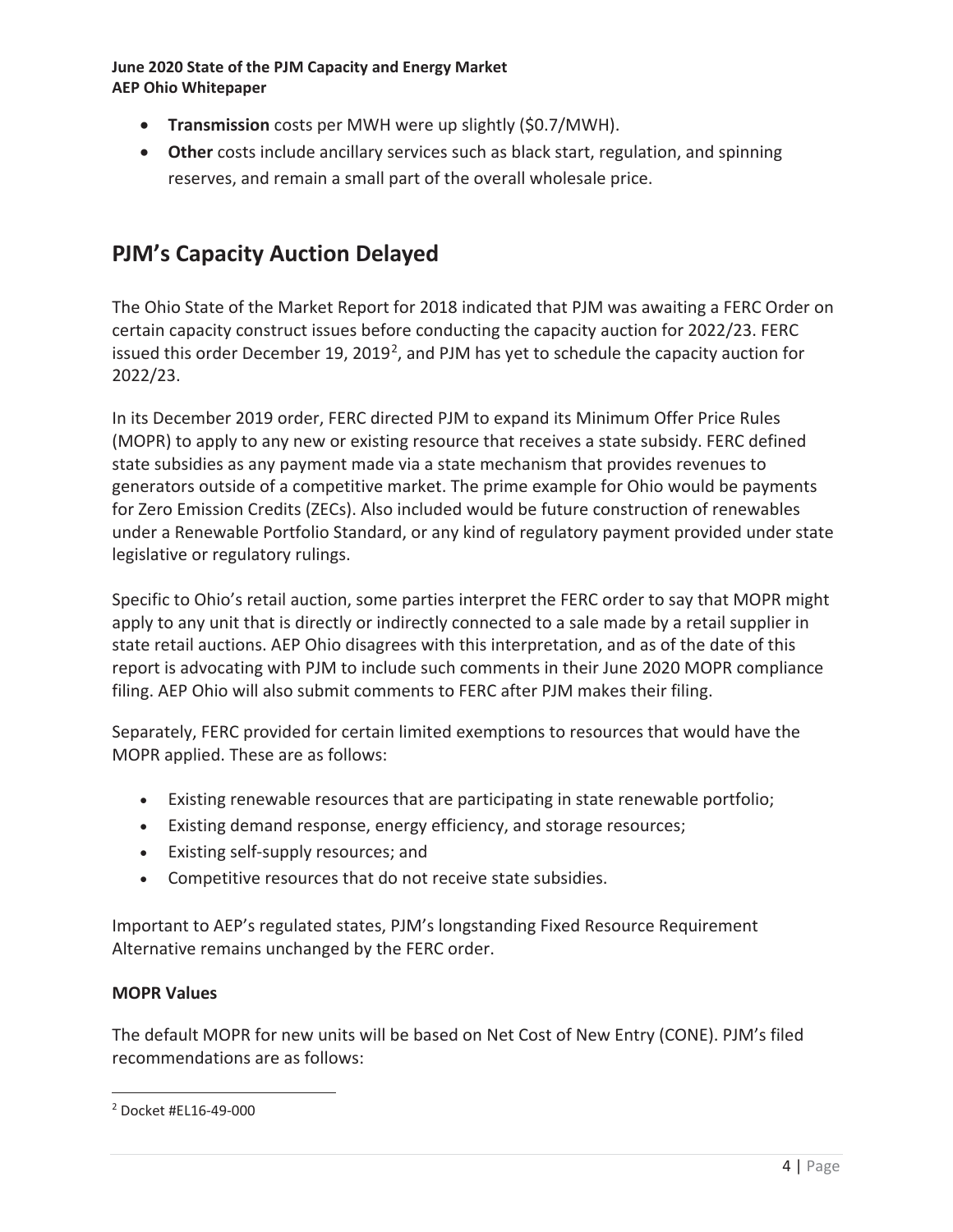- $\circ$  Combined cycle = \$152/MW-day
- $\circ$  Combustion turbine = \$246/MW-day
- o Solar w/tracking = \$175/MW-day
- $\circ$  Onshore wind = \$1,023/MW-day

The default MOPR for existing units will be based on future Avoidable Cost Rates (ACR). These are much lower because ACR excludes finance and other fixed costs. PJM's estimates for Net ACR values as of the date of this report are:

- $\circ$  Single unit nuclear = \$210/MW-day
- o Multi-unit nuclear = \$0/MW-day
- $\circ$  Coal = \$37/MW-day
- $\circ$  Combined cycle = \$0/MW-day
- $\circ$  Combustion turbine = \$2/MW-day
- $\circ$  Solar w/tracking = \$0/MW-day
- $\circ$  Onshore wind = \$0/MW-day

**Unit-specific calculations.** In all cases (new and existing), owners may submit a unit-specific calculation to PJM and the Market Monitor if they believe their calculated value is different from the default value.

**Timing request to FERC.** PJM has requested that the first auction for 2022/23 to be run 6 ½ months after FERC issues an order on the compliance filing. This will likely put the auction in the first quarter of 2021. PJM would run subsequent catch-up auctions roughly 4 ½ months apart.

**History of Price Changes and Causes (Graph 1).** Although intended as an incentive to build new natural gas-fired generation resources, RPM has historically cleared at prices well below the

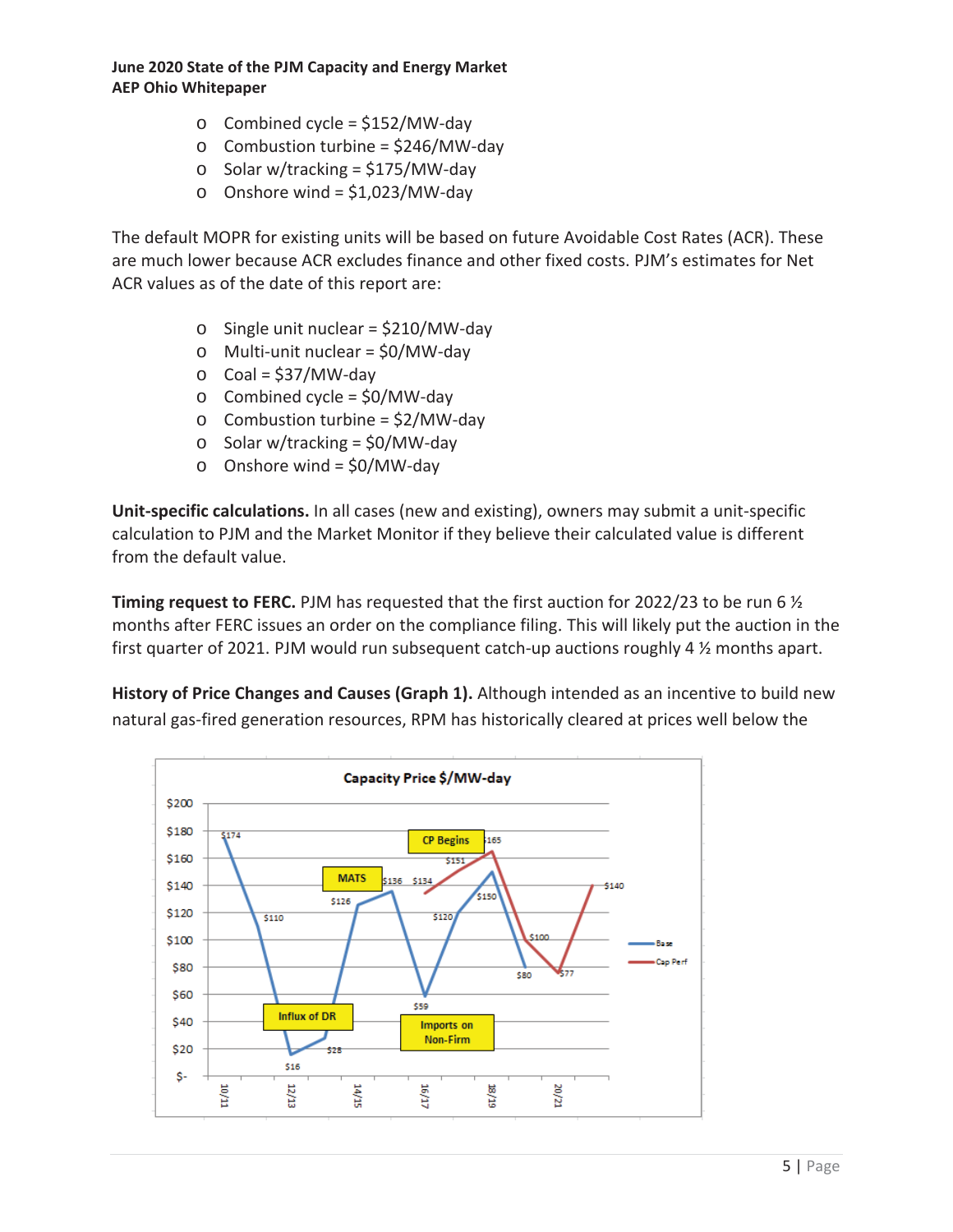cost of constructing a new natural gas unit (Cost of New Entry or CONE), which PJM posted for its 2021/22 auction as approximately \$300/MW-day<sup>3</sup>. The reasons for the low clearing prices range from high reserve levels within the footprint to the economics of the natural gas/electric market.

**AEP Ohio's view** is that the capacity auction is not a true market mechanism. The demand curve is an administrative construct negotiated by stakeholders and approved by FERC. The supply offers are monitored by Monitoring Analytics, the company name for PJM's independent market monitor to assure offers are neither too high nor too low. Additionally, the MOPR order adds another layer of administrative oversight to this supposedly competitive process.

The RPM design does not reduce volatility, as can be seen from the graph. This is because the basic premise of the auction process remains: it provides a one-year price for a physical asset that is intended as a 30-year investment.<sup>4</sup> This inherent volatility continues even after the adoption of multiple rule changes since the inception of the RPM in 2007.

# **Issues Affecting the Energy Market**

**Price formation in shortage conditions.** Last year we reported that PJM had requested FERC approval to make major revisions to the energy market price formation rules. The most significant requested revision was to increase reserve pricing during shortage conditions, where PJM proposed to allow the prices to increase significantly as reserves gradually get tighter. As of the date of this report, FERC has still not ruled on this docket (#ER17-775-000). AEP Ohio filed comments in support of the PJM proposal as consistent with a better market design but tempered support by questioning the magnitude of PJM's maximum reserve price and slope of the reserve demand curve.

**Fast Start Pricing and 5-minute Dispatch.** Also in 2019, PJM had filed a recommendation to FERC regarding allowing fast-start generators (e.g. combustion turbines) to set energy prices when they are dispatched. Rather than ruling on the specific issue of this docket (#ER19-2722), FERC ordered PJM to realign their dispatch algorithm to more properly match the dispatch signals with the pricing signals. These dispatch signals are given every five minutes. As of the date of this report, PJM is expected to make a compliance filing in the summer of 2020. AEP Ohio's position is that both fast start pricing and 5-minute dispatch will properly address flaws in the system. However, we believe neither will have a significant impact on overall energy prices.

<sup>&</sup>lt;sup>3</sup> PJM Planning Parameters for the 2020/21 RPM auction. http://www.pjm.com/-/media/marketsops/rpm/rpm-auction-info/2021-2022/2021-2022-bra-planning-period-parameters.ashx?la=en

<sup>&</sup>lt;sup>4</sup> The PJM Tariff actually requires new generator offers to reach a certain point in their construction and approval requirements before they are allowed to offer into the auction.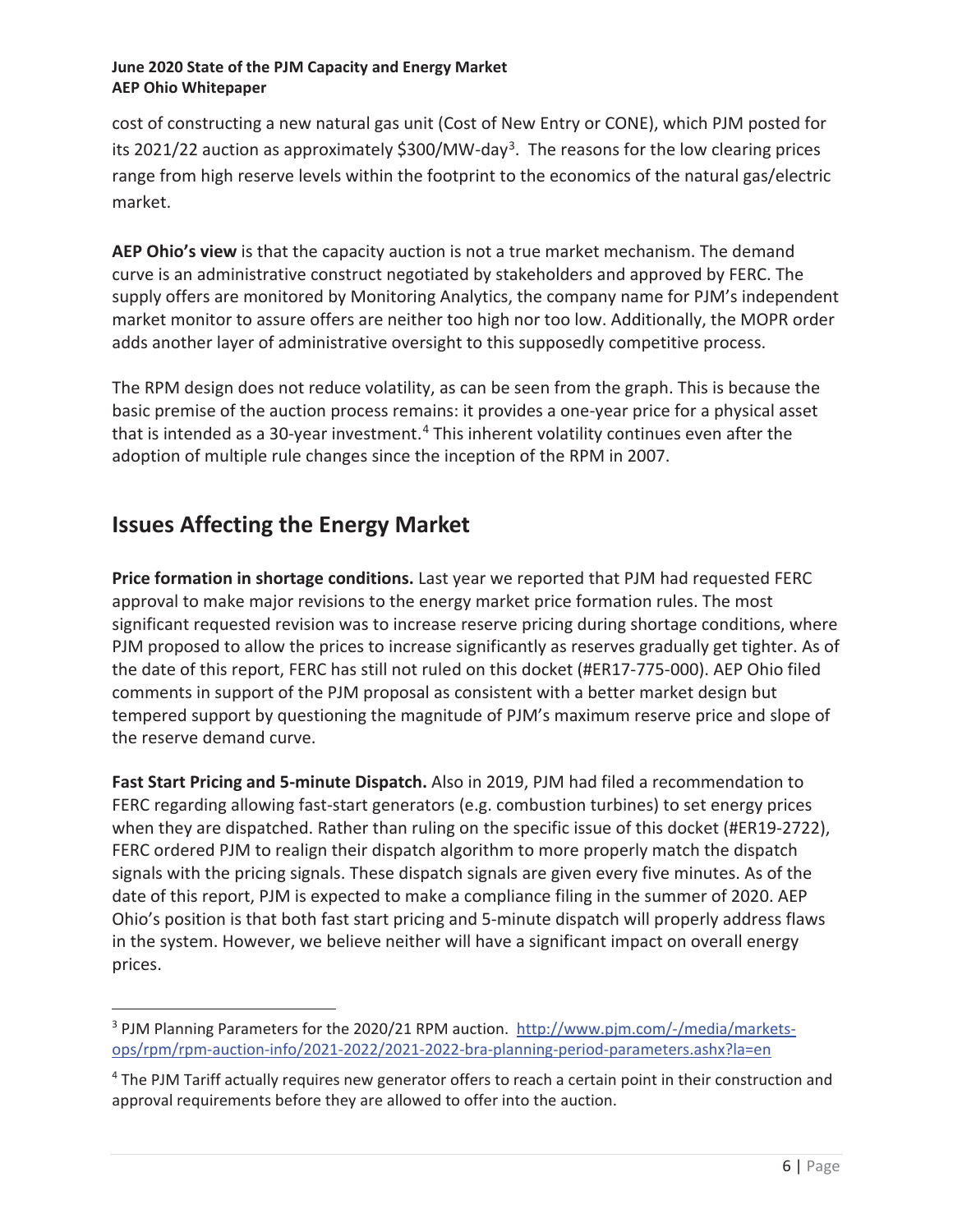**Carbon Adders.** PJM has been conducting regular stakeholder meetings on the potential to use carbon adders in the dispatch algorithm to recognize the value of carbon emissions to the footprint. The stakeholders acknowledge the challenges associated with the leakage issue – how to properly recognize carbon values in states with carbon objectives without causing harm to states which do not. Concurrently, in April 2020 a broad consortium of entities (inside and outside of PJM) requested FERC to hold a technical conference to discuss the feasibility of various approaches to resolving the carbon emission conundrum. As of this filing, FERC has not issued any orders on this docket (#AD20-14-000). AEP will likely be part of the panel discussions if FERC conducts this technical conference.

**Energy Storage.** FERC has issued an order requiring PJM to file by October a proposal for addressing the capacity values of all generating resources. The initial focus of this effort was to determine proper valuation for storage resources (e.g. batteries), which are greatly reduced by PJM's 10-hour minimum run time requirement. But in FERC's most recent order, the commission stated they want PJM to evaluate the capacity value of all resources, including storage, renewables, and fossil generators. PJM's filing is due October 2020. AEP Ohio believes it is prudent and timely to evaluate the capacity value of renewables and storage units, as these resources will comprise a more significant part of the PJM dispatch in the future.

**Financial Transmission Rights.** The *Report of the Independent Consultants on the GreenHat Default5* included a recommendation to "conduct a general review of the FTR market…to evaluate the risks and rewards of potential structural reforms." Under the guidelines from this report, the PJM stakeholders have begun a comprehensive review of ARR/FTR market design that may address specific technical issues and/or broader policy issues. This will be a long-term review process, and the stakeholders have not developed any recommendations as of the date of this report.

**GreenHat Default Wrap-up.** In last year's report, AEP Ohio discussed that the financial firm, GreenHat L.L.C., defaulted on a three-year Financial Transmission Rights (FTR) trading position in the PJM market. As of the date of this report, two of the three years have been liquidated on a daily basis, with only a small remaining percentage of MWHs remaining in the third year. The total amount of the default is estimated at \$185M, with AEP Ohio's share estimated at approximately 1% of the total. Since the default in 2018, PJM has hired a Chief Risk Officer (a newly created position), replaced the Chief Financial Officer, and replaced the CEO. PJM and stakeholders have been diligent on addressing credit and collateral shortcomings exposed by the GreenHat default. The stakeholders are also beginning discussions around potential revisions to the overall financial markets.

<sup>&</sup>lt;sup>5</sup> https://www.pjm.com/-/media/library/reports-notices/special-reports/2019/report-of-the-independentconsultants-on-the-greenhat-default.ashx?la=en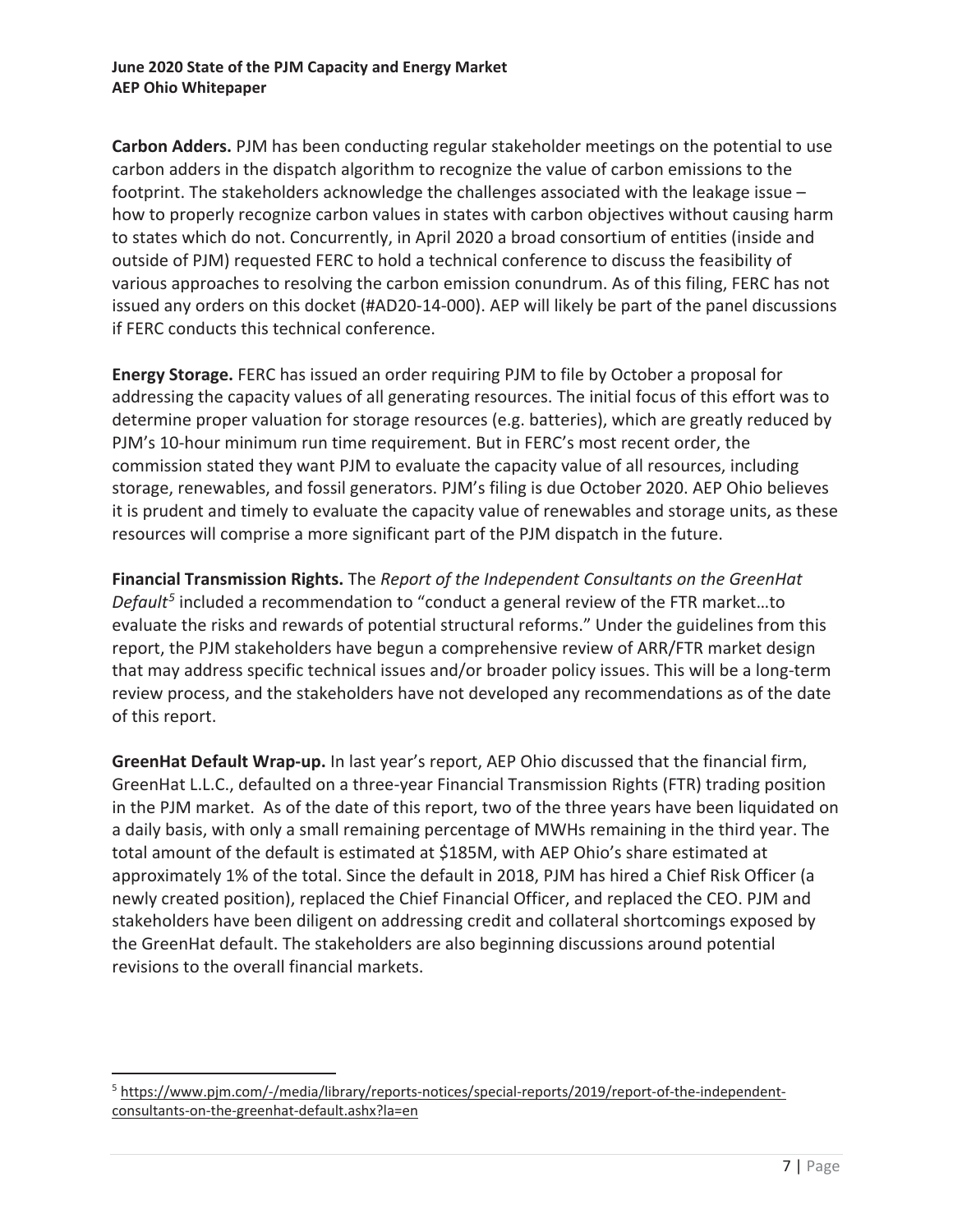# **Conclusion**

AEP Ohio has divested all its de-regulated generation in Ohio. Nevertheless, AEP Ohio believes it is imperative to work with the Public Utilities Commission of Ohio to formulate the best strategy for serving our Ohio customers with clean, reliable, and diverse power supply for the long term.